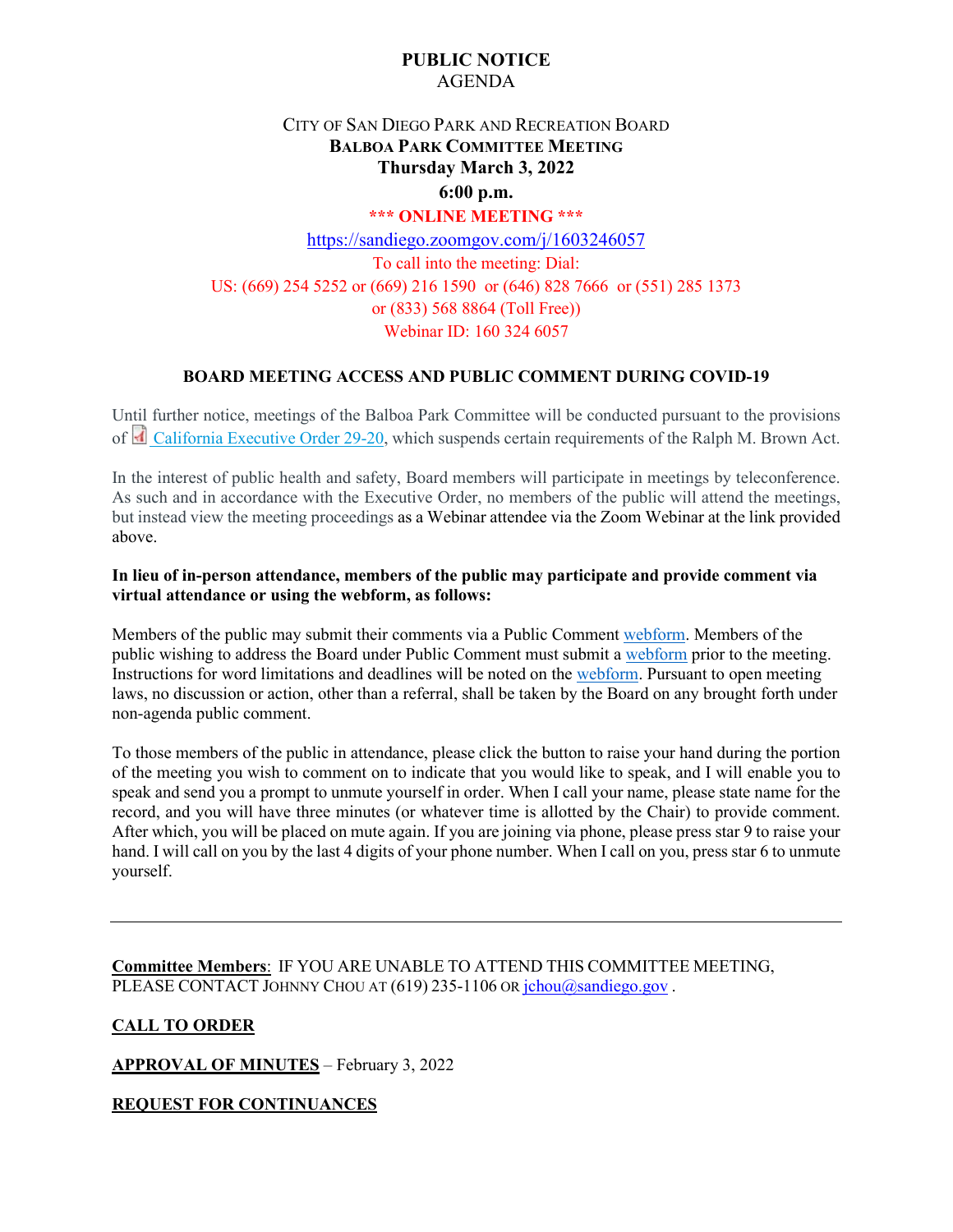**NON- AGENDA PUBLIC COMMENTS** This portion of the agenda provides an opportunity for members of the public to address the Committee on items of interest within the jurisdiction of the Committee. (Comments relating to items on today's Agenda are to be taken at the time the item is heard.)

(Time allotted to each speaker is determined by the Chair; however, comments are limited to no more than three (3) minutes **total per subject** regardless of the number of those wishing to speak. Submit requests to speak to the City staff **prior** to the start of the meeting. Pursuant to the Brown Act, no discussion or action, other than a referral, shall be taken by the Committee on any issue brought forth under "Non-Agenda Public Comment.")

## REQUEST FOR ITEMS TO BE PLACED ON CONSENT AGENDA

The Chair may entertain a motion by any Board Member to approve any agenda item as consent when no speaker slips have been submitted in favor or in opposition to the item. Items approved on consent are approved in accordance with staff's recommendation as reflected on the agenda and described in the Staff Report to the Balboa Park Committee, unless otherwise noted in the motion.

## **CHAIRPERSON'S REPORT** – Molly Chase

## **STAFF REPORT**

City Council Third District – Codi Vierra Assistant Deputy Director – Christina Chadwick Balboa Park District Manager – Johnny Chou Balboa Park Operations District Manager – Victor Nava

**BALBOA PARK NON-PROFIT PARTNER UPDATES** (Time allotted to each speaker is determined by the Chair; however, comments are limited to no more than three (3) minutes)

Forever Balboa Park– Jackie Higgins Balboa Park Cultural Partnership – Peter Comiskey Committee of 100 – Ross Porter Save Starlight – Steve Stopper

## **ACTION ITEMS**

**Consent** (These items are adopted without discussion; they can be moved to adoption by any committee member.)

## **101. None**

**Adoption** (Each adoption item requires individual action; they can be moved to consent by action of the committee.)

## **201. None**

**Special Events** (Special Events that require road or plaza closures or will potentially impact park and/or institution operation, are brought to the Committee for a formal recommendation. They can be moved to consent by action of the committee.)

## **301. None**

**WORKSHOP ITEMS** (No action taken; subject discussed by the committee and staff.)

**401. None**